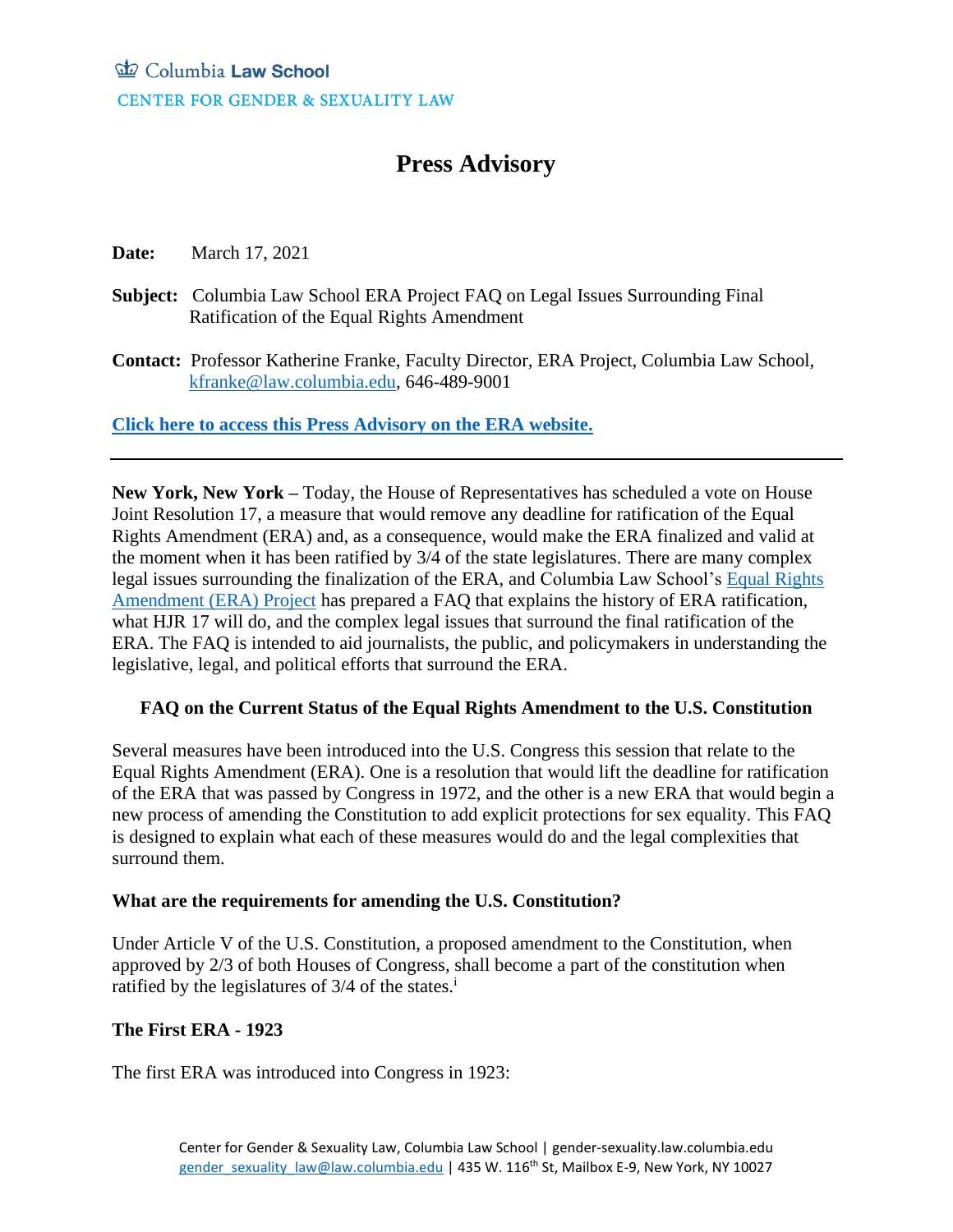## **CENTER FOR GENDER & SEXUALITY LAW**

"Men and Women shall have equal rights throughout the United States and every place subject to its jurisdiction."<sup>ii</sup>

This version of the ERA was never passed by Congress.

# **The 1972 ERA**

Various versions of the ERA were introduced in Congress from 1923 through 1970. The one that was adopted by two-thirds of both Houses of the 92<sup>nd</sup> Congress in 1971-72 read as follows:

Section 1. Equality of rights under the law shall not be denied or abridged by the United States or by any State on account of sex.

Section 2. The Congress shall have the power to enforce, by appropriate legislation, the provisions of this article.

Section 3. This amendment shall take effect two years after the date of ratification.

This version of the ERA was passed by Congress in 1972, and included a preamble that created a seven-year deadline for ratification by 3/4 of the state legislatures.<sup>iii</sup> By 1977, 35 states ratified the ERA. Congress extended the deadline by three more years, to 1982, but no additional states ratified the amendment. By both the 1979 deadline and 1982 extended deadline, the ERA was three states short of the 38 required.

Three additional states ratified the ERA decades after both deadlines had expired: Nevada (2017), Illinois (2018), and Virginia (2020) – thus meeting the constitutional requirement of ratification by 3/4 of the states, albeit long after Congress's anticipated timeframe for ratification.

## **Does Congress Have the Power to Include a Deadline for The Ratification Process to be Completed?**

Yes. While Article V of the Constitution makes no mention of a timeframe for ratification, in *Dillon v. Gloss* (1921) the Supreme Court recognized the power of Congress to create a reasonable deadline for state ratification of a proposed amendment. *Dillon* involved a challenge to the seven-year deadline that Congress created for ratification included in the 18<sup>th</sup> Amendment (prohibiting the sale or importation of intoxicating liquors).<sup>iv</sup>

Congress injected a time limit for ratification for the first time in 1917, when it included a sevenyear time limit in the Prohibition Amendment.

# **Why Is There a Dispute About the Deadline for Ratification of the ERA?**

The Supreme Court's ruling in *Dillon* does not answer the question of the validity or effect of the deadline on ERA ratification. The deadline upheld by the Court in *Dillon* was contained in the third section of the Prohibition Amendment itself (see text in endnote 4 below), whereas the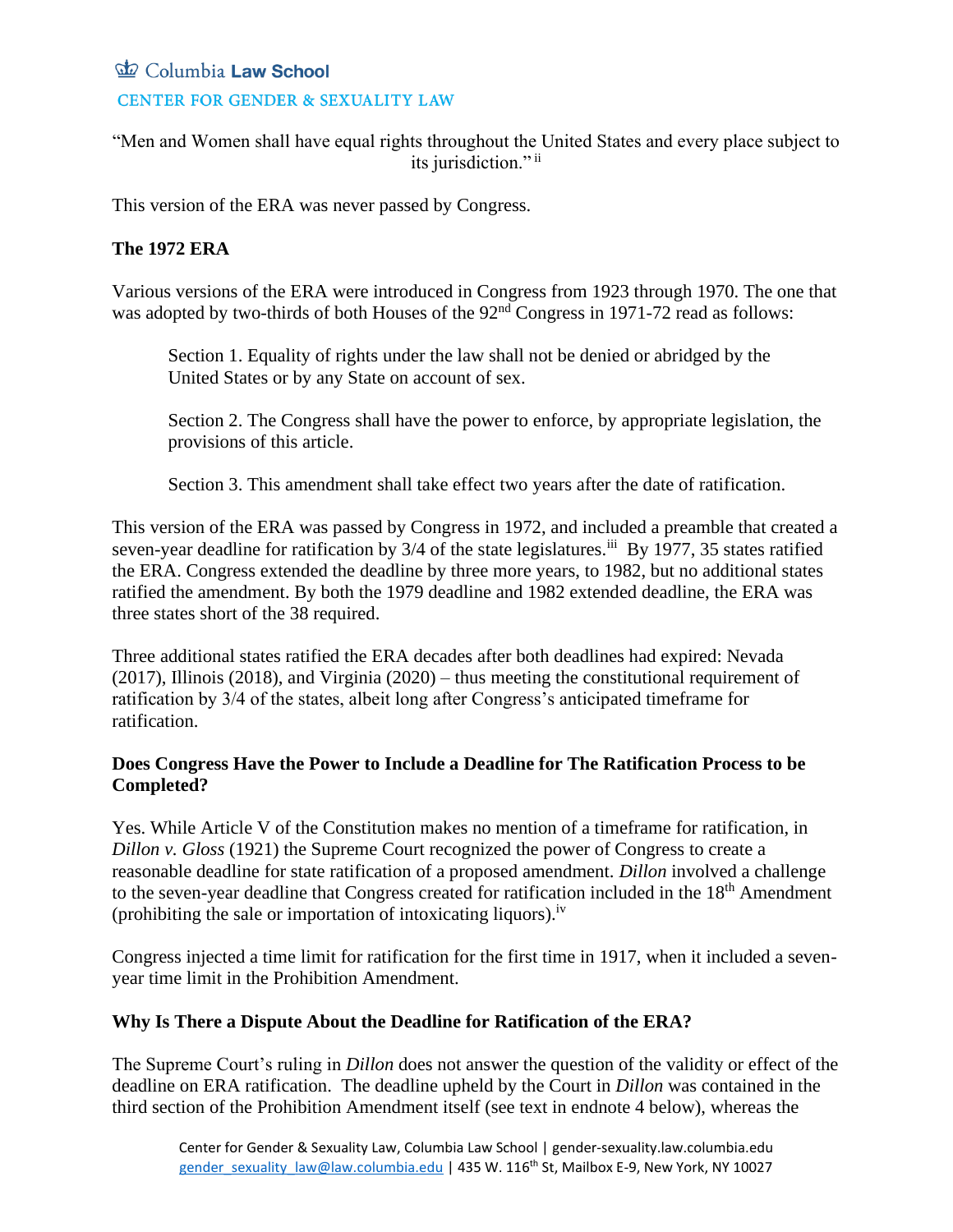#### **CENTER FOR GENDER & SEXUALITY LAW**

deadline for ratification of the ERA was placed in the *preamble* to the ERA that was passed by Congress. Some argue that the validity of the ERA deadline does not depend on whether the deadline was contained in the body of the proposed amendment or in the preamble. They point to the  $23<sup>rd</sup>$ ,  $24<sup>th</sup>$ ,  $25<sup>th</sup>$ , and  $26<sup>th</sup>$  Amendments – all of which were passed by Congress with a deadline for state ratification in the preamble. Their view is that Congress has recently adopted the practice of placing the deadline in the preamble so as to not clutter up the Constitution with language that was irrelevant once the amendment was fully ratified.

Others argue that a ratification deadline in the preamble is without binding legal effect. They maintain that, when the states ratified the ERA, they only ratified the proposed amendment, and not the introductory words in the resolution creating the deadline. Thus, states were free, according to this position, to ratify the amendment at a time of their choosing.

Another position is that a ratification deadline in the preamble has legal effect, but can be changed by Congress upon Congress's assessment of whether the proposed amendment remains vital and requires more time for full and fair debate, and consideration by the states. The introductory preamble is not part of the proposed amendment, and therefore need not be adopted by two-thirds of Congress or ratified by three-fourths of the states in order to be legally effective. Congress has the power to change the deadline by a majority vote, as it did in 1978 when it extended the deadline to 1982. This power includes the power to change the deadline, even retroactively, or to remove it altogether upon Congress's political judgment that the proposed amendment remains vital and necessary.

Those who advocate the 1972 ERA's continued viability in 2021 point to the 27<sup>th</sup> Amendment (prohibiting pay changes for members of Congress from taking effect until after the next set of congressional elections), in which Congress proposed the amendment by a two-thirds' vote in 1789; yet the requisite ratification by 3/4 of the states did not occur until 1992, more than 200 years later. This example shows, some argue, that a pending amendment does not grow stale through the passage of time needed to complete state ratification. Nonetheless, the  $27<sup>th</sup>$ Amendment did not contain a deadline in the preamble, and thus does not unequivocally answer the question of whether an amendment with an expired deadline can continue across generations to be ratified.

In short, no existing precedent, from *Dillon v. Gloss* to the 27<sup>th</sup> Amendment, squarely answers the most challenging questions on which the viability of the ERA currently turns.

## **What Will House Joint Resolution 17 Do?**

House Joint Resolution 17 will remove any deadline requirement for the ratification of the ERA, and recognizes the ERA as valid and part of the Constitution whenever it has been ratified by 3/4 of the state legislatures. So, if the House and Senate both pass the resolution (by a majority vote, not a 2/3 vote – though the resolution would have to overcome the filibuster in the Senate, requiring 60 votes to move it to the floor for a majority vote), the ERA would become part of the U.S. Constitution, subject to subsequent legal challenges.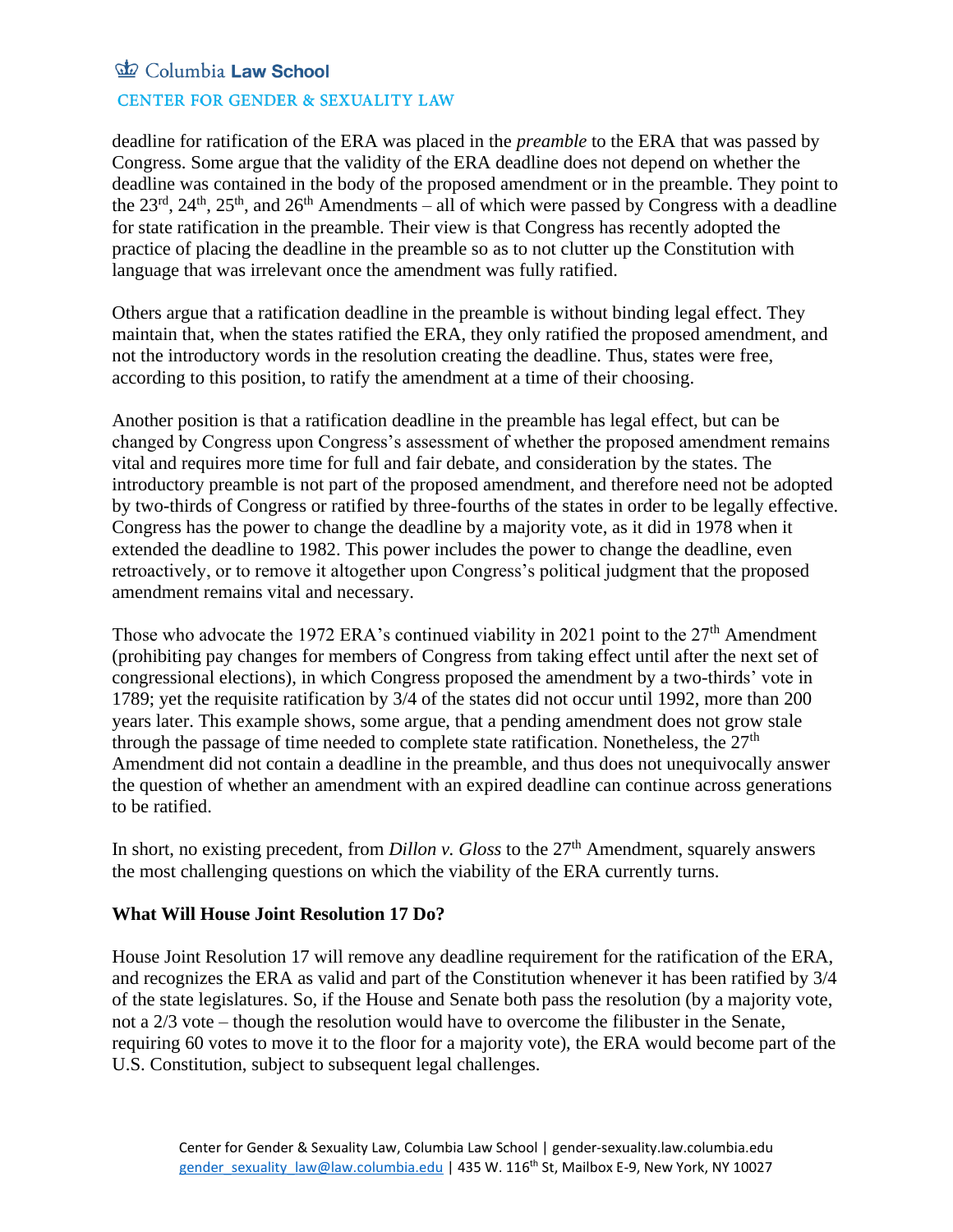#### **CENTER FOR GENDER & SEXUALITY LAW**

# **If Both Houses Pass the Deadline Removal Resolution, What Legal Challenges Might We Expect?**

Should the "deadline lifting" resolution be passed by both the House and the Senate, it is likely that the finalization of the ERA would be challenged on two principal grounds:

- 1. That the earlier deadline had already expired in 1979, and Congress did not have the power to change or retroactively lift that deadline. In *Dillon v. Gloss* (1921) the Supreme Court held that Congress has the power "to fix a definite period for" ratification, but unratified and rescinding states maintain that states relied on the deadline (whether it is in a preamble or the proposed amendment) and therefore Congress is without power to change it, especially to revive an amendment after the deadline expired long ago. This is a legal question on which constitutional law experts disagree, and the Supreme Court has never addressed.
- 2. That 3/4 of the states have not ratified the ERA because at least five states have rescinded their earlier ratification. Whether states that ratified and then rescinded should be counted as "ratified" states or not is a complex legal question, on which there is a range of reasonable positions. The Supreme Court has not addressed it, but Congress has, in its handling of the 14<sup>th</sup> Amendment.

## **Can a State Rescind an Earlier Ratification of the ERA?**

Between 1973 and 1979, five state legislatures that had previously voted to ratify the ERA subsequently voted to rescind that ratification. Nebraska (1973), Tennessee (1974), Idaho (1977), Kentucky (1978), and South Dakota (1979). Kentucky's governor vetoed the legislature's resolution to rescind ratification of the ERA. In 1979 the South Dakota legislature approved a "sunset" amendment to its 1973 ratification of the ERA, meaning that the legislature voted to have its ratification of the ERA essentially expire if 3/4 of the states had not ratified the ERA by the original deadline of 1979. The legal status of these rescissions, governor's veto of a legislative rescission, and "sunset" provision, is unclear as the Supreme Court has not ruled on this issue, and none of these measures are mentioned in Article V of the Constitution or in any federal law relating to amendments to the Constitution.

The Constitution says nothing about whether a state can rescind or revoke its ratification of a Constitutional Amendment, either before the ratification process has been completed (before 3/4 of the states have ratified) or after. Some advocates and scholars argue that ratification is a onetime event, once done it cannot be undone as the Constitution only provides for ratification, not un-ratification.

The issue of rescission of a prior ratification of a Constitutional amendment is not new. Three states voted to rescind their ratifications of the  $14<sup>th</sup>$  Amendment.<sup>v</sup> Yet these states were counted when the federal government tallied the total states that had ratified the Amendment, thus declaring that it was officially part of the Constitution.<sup>vi</sup> The validity of the official count was contested, however, by those who sought to validate a state's right to rescind.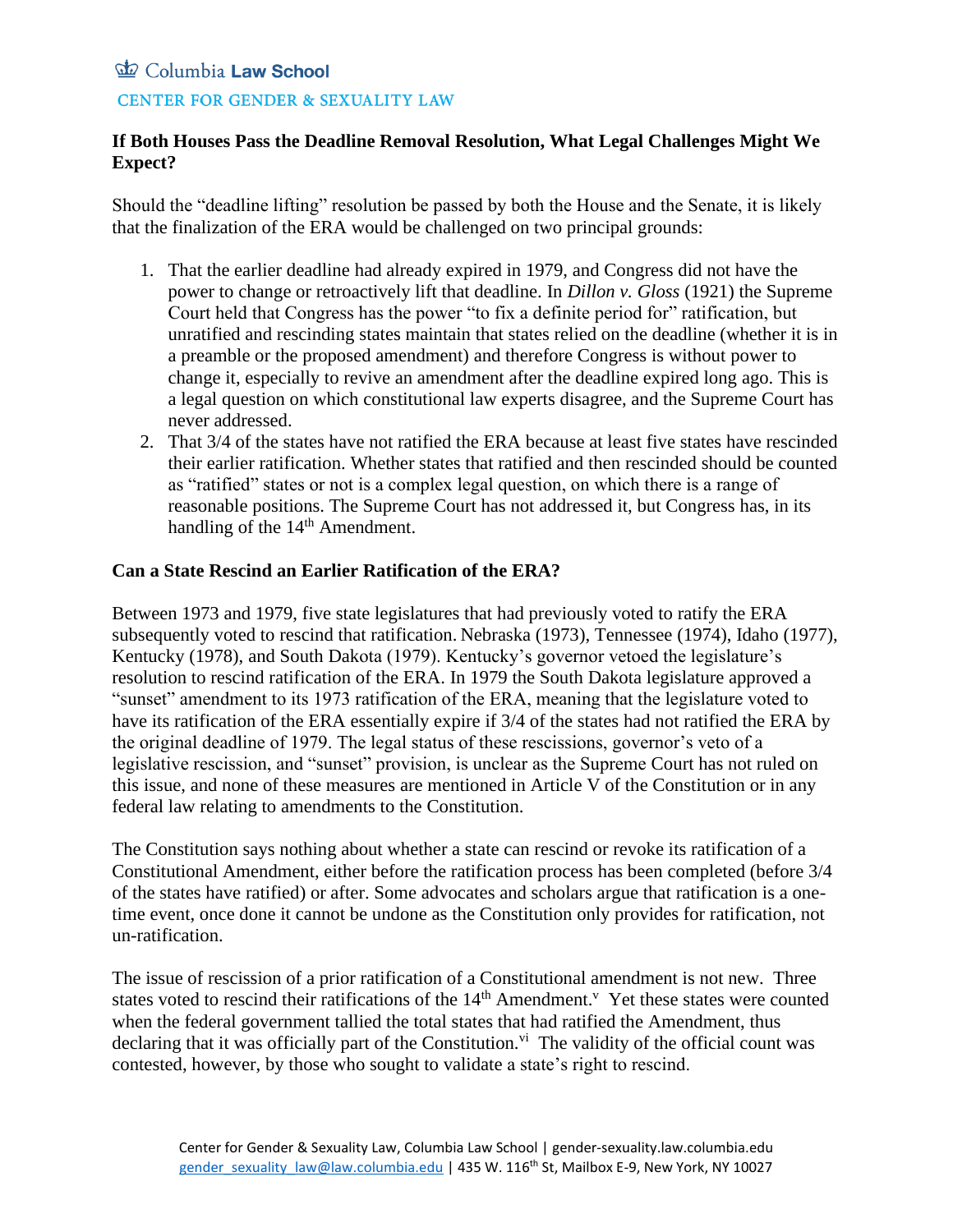## **CENTER FOR GENDER & SEXUALITY LAW**

To make the question of the legality of states changing their vote even murkier, several states voted to ratify the 14<sup>th</sup> Amendment after having voted to reject it.<sup>vii</sup> When every Confederate state except Tennessee refused to ratify the 14<sup>th</sup> Amendment, Congress passed a law requiring all states to do so as a condition of seating their members of Congress.<sup>viii</sup> Subsequently, states that had voted against ratification of the 14<sup>th</sup> Amendment voted again and ratified it, thus enabling their elected representatives to be seated in Congress. Congress declared the 14<sup>th</sup> Amendment was fully ratified as a political matter, and its legitimacy as part of the Constitution has not been seriously questioned in the courts.

## **Who Has the Power to Decide the Contested Issues of Deadline and Rescission?**

Not clear. In *Coleman v. Miller* (1939) the Supreme Court ruled that the controversies around the promulgation or proclamation of constitutional amendments were political questions for Congress, not courts, to decide. The ongoing precedential force of *Coleman*, however, has been widely questioned by scholars. The text of Article V does not specify a role for Congress in the amendment process after proposing it to the states for ratification, and the Supreme Court has actually adjudicated several cases contesting the validity of the amendment process*.* 

On March 5, 2021 a federal court in Virginia ruled that challenges to the ERA deadline were issues the court had jurisdiction to decide, reading the *Coleman* case quite narrowly. See the [ERA Project's FAQ on the Virginia court's decision.](https://gender-sexuality.law.columbia.edu/sites/default/files/content/FAQ%20on%20court%20dismissal%20of%20Virginia%20v%20Ferriero.pdf)

#### **Recent Litigation Regarding the Deadline**

Two cases have been brought in federal court aimed at forcing the federal government to acknowledge that the ERA was fully ratified when Virginia ratified the ERA in January 2021. One suit was brought in a federal court in Virginia by the three most recent states that ratified the ERA (Nevada, Illinois, and Virginia), and the other was brought in federal court in Boston by the advocacy group Equal Means Equal. Both suits argued that the deadline was invalid, and asked the court to order that the ERA become a part of the Constitution when Virginia ratified in January 2020. Both suits were dismissed on account of the fact that parties bringing the suits did not have standing to challenge the ERA's legality. For a more detailed explanation of the Virginia case, see the [ERA Project's FAQ on the Virginia court's decision.](https://gender-sexuality.law.columbia.edu/sites/default/files/content/FAQ%20on%20court%20dismissal%20of%20Virginia%20v%20Ferriero.pdf)

## **The Third ERA - 2021**

A third version of the ERA, sometimes referred to as the "fresh start" ERA, was introduced into Congress on March 1, 2021 by Representative Carolyn Maloney (having introduced it in every session of Congress starting in 2007). H.J. Res. 28 provides:

Section 1. Women shall have equal rights in the United States and every place subject to its jurisdiction. Equality of rights under the law shall not be denied or abridged by the United States or by any State on account of sex.

Section 2. Congress and the several States shall have the power to enforce, by appropriate legislation, the provisions of this article.

Center for Gender & Sexuality Law, Columbia Law School | gender-sexuality.law.columbia.edu [gender\\_sexuality\\_law@law.columbia.edu](mailto:gender_sexuality_law@law.columbia.edu) | 435 W. 116<sup>th</sup> St, Mailbox E-9, New York, NY 10027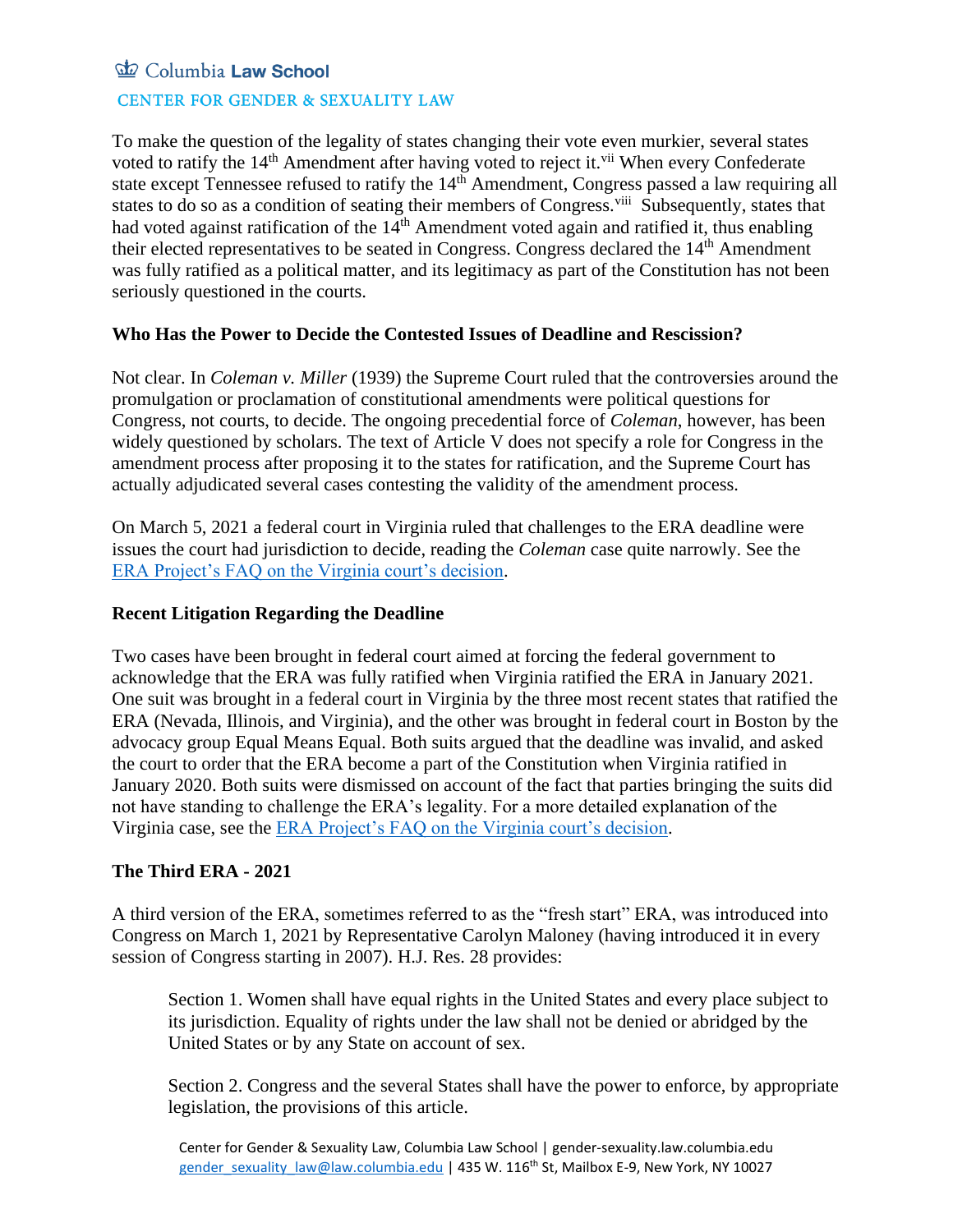# Columbia Law School **CENTER FOR GENDER & SEXUALITY LAW**

Section 3. This amendment shall take effect two years after the date of ratification.

This new measure would start the process all over again, meaning that both houses of Congress would have to pass the resolution by a 2/3 majority, then 3/4 of the state legislatures would have to ratify it. Note that this version of the ERA is broader than the 1972 version, specifically extending sex equality rights to both the public and private sectors rather than simply prohibiting government from abridging those rights. As currently proposed, the "fresh start" ERA does not contain a deadline.

[Visit the ERA Project's website here.](https://gender-sexuality.law.columbia.edu/content/era-project)

# # # \_\_\_\_\_\_\_\_\_\_\_\_\_\_\_\_\_\_\_\_\_\_\_\_\_\_\_\_\_\_\_\_\_\_\_\_\_\_\_\_\_\_\_\_\_\_\_\_\_\_\_\_\_\_\_\_\_\_\_\_\_\_\_\_\_\_\_\_\_\_\_\_\_\_\_\_\_\_

The [ERA Project,](https://gender-sexuality.law.columbia.edu/content/era-project) a law and policy think tank, develops rigorous academic research, policy papers, expert guidance, and strategic leadership to support the Equal Rights Amendment (ERA) to the U.S. Constitution, and the broader project of advancing gender-based justice.

The [Center for Gender and Sexuality Law](https://gender-sexuality.law.columbia.edu/) at Columbia Law School develops research projects and initiatives focused on issues of gender, sexuality, reproductive rights, bodily autonomy, and gender identity and expression in law, policy, and professional practice. The Center's mission is to formulate new approaches to complex issues facing gender and sexual justice movements.

iv Senate Joint Resolution 17 (1917):

#### **Section 1**

#### **Section 2**

#### **Section 3**

<sup>i</sup> The Constitution sets out another process to add amendments, but it has never been used: 2/3 of the states can vote to convene a Constitutional Convention at which an amendment can be approved, and then 3/4 of the states have to ratify that amendment.

<sup>&</sup>lt;sup>ii</sup> House Joint Resolution No. 75, December 13, 1923.

iii H.J. Res. 208, 92<sup>nd</sup> Congress: "the following article is proposed as an amendment to the Constitution of the United States, which shall be valid to all intents and purposes as part of the Constitution when ratified by the legislatures of three-fourths of the several States within seven years from the date of its submission by the Congress."

After one year from the ratification of this article the manufacture, sale, or transportation of intoxicating liquors within, the importation thereof into, or the exportation thereof from the United States and all territory subject to the jurisdiction thereof for beverage purposes is hereby prohibited.

The Congress and the several States shall have concurrent power to enforce this article by appropriate legislation.

This article shall be inoperative unless it shall have been ratified as an amendment to the Constitution by the legislatures of the several States, as provided in the Constitution, within seven years from the date of the submission hereof to the States by the Congress.

<sup>v</sup> New Jersey (ratification 1866, rescission 1868), Oregon (ratification 1866, rescission 1868, and Ohio (ratification 1867, rescission 1868) voted to rescind their ratifications after having voted in favor of the 14<sup>th</sup> Amendment. All